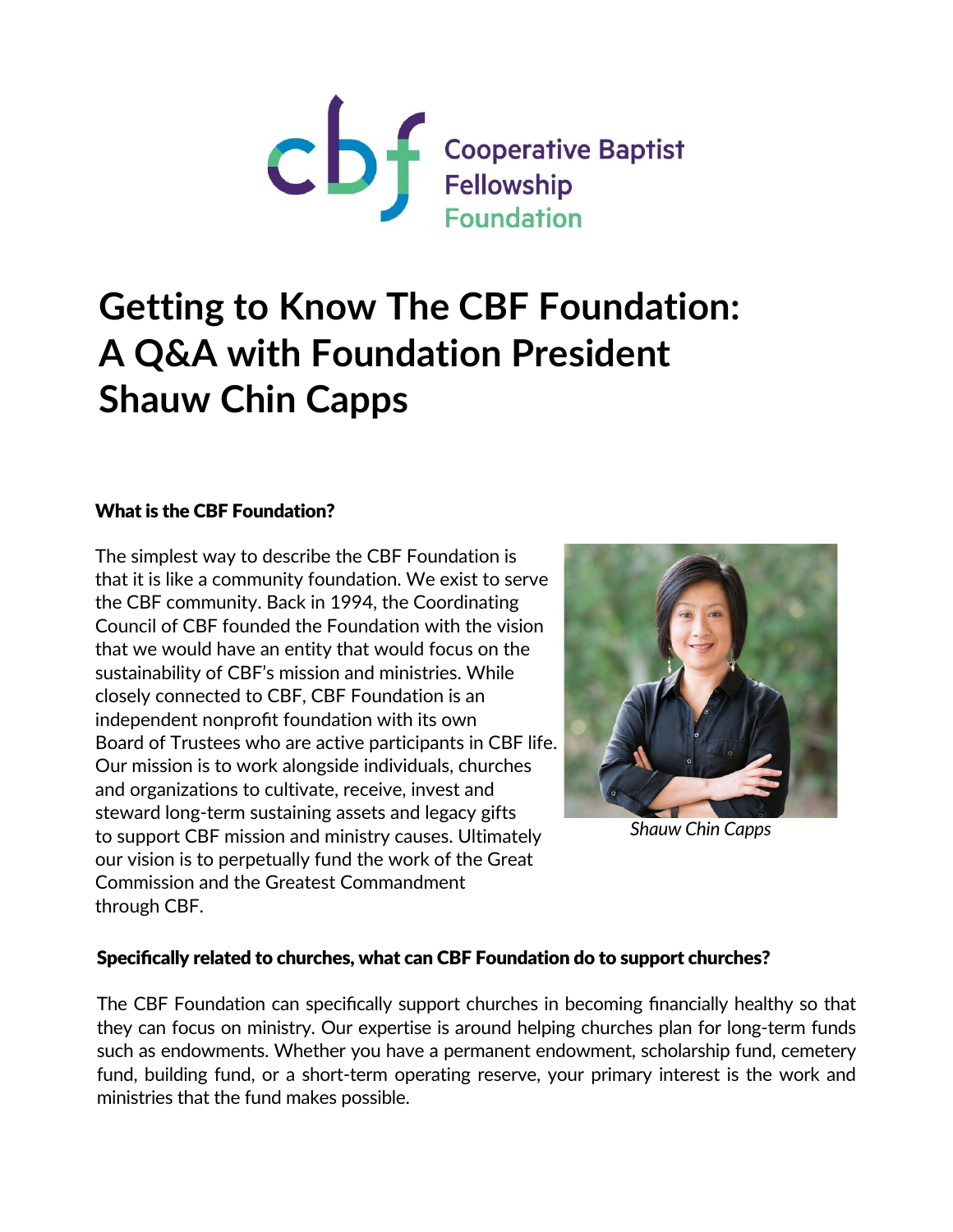While CBF Foundation can't fulfill your mission for you, we can simplify the mechanics of fund management. We provide CBF partner churches and organizations with access to the best money managers available and competitive investment products regardless of the size of your fund/s. While many investment managers have minimum account requirements, the CBF Foundation's portfolio is valued at more than \$60 million. So we're able to leverage our portfolio to provide churches access to utilize the exclusive services of top-level investment managers when you invest with our portfolio even if your accounts fall below those minimums. We offer a full range of investment options specifically designed for churches or ministry organizations. Whether you intend to use all of your funds in less than a year or keep the principal invested permanently, we have a fund or combination of funds that will meet your needs.

### Does the Foundation actually invest the funds or is there a fund manager that the Foundation uses?

Like most foundations, the CBF Foundation has its own fund manager who does the investing of all our funds. HighGround Advisors is our fund manager and has been since 1996. Through this partnership we offer a flexible investment model designed specifically for churches by leveraging the expertise of over 30 world-class, institutional investment firms and a dedicated team of 9 internal investment professionals. HighGround Advisors is a nonprofit investment and charitable giving firm with over \$2.3 billion in assets and over 90 years of investment experience.

### **Specifically related to churches, is there a minimum amount that can be invested with the Foundation?**

No, there is no minimum amount. As a non-profit foundation that exists to serve the CBF community, we want churches of all sizes and means to have access to investing funds for their future. Your funds may be small but the CBF Foundation can leverage our total portfolio to give you access to quality investment products that would otherwise not be accessible.

### Are there fees associated with investing through the Foundation?

Yes, there are fees associated with having the CBF Foundation manage your church's funds. Depending on the investment platform used to invest your funds, there are varying investment fees related to the investment work that HighGround Advisors does. The CBF Foundation charges a management fee of 0.5% for the first \$2M in assets. That fee goes down to 0.35% for the next \$1M and 0.15% for any amount beyond \$3M. It is important to note that the fees the CBF Foundation charges goes back to supporting the ministries and mission of CBF. We are not an Edward Jones or a Merrill Lynch. As a nonprofit foundation, it is our mission that drives us.